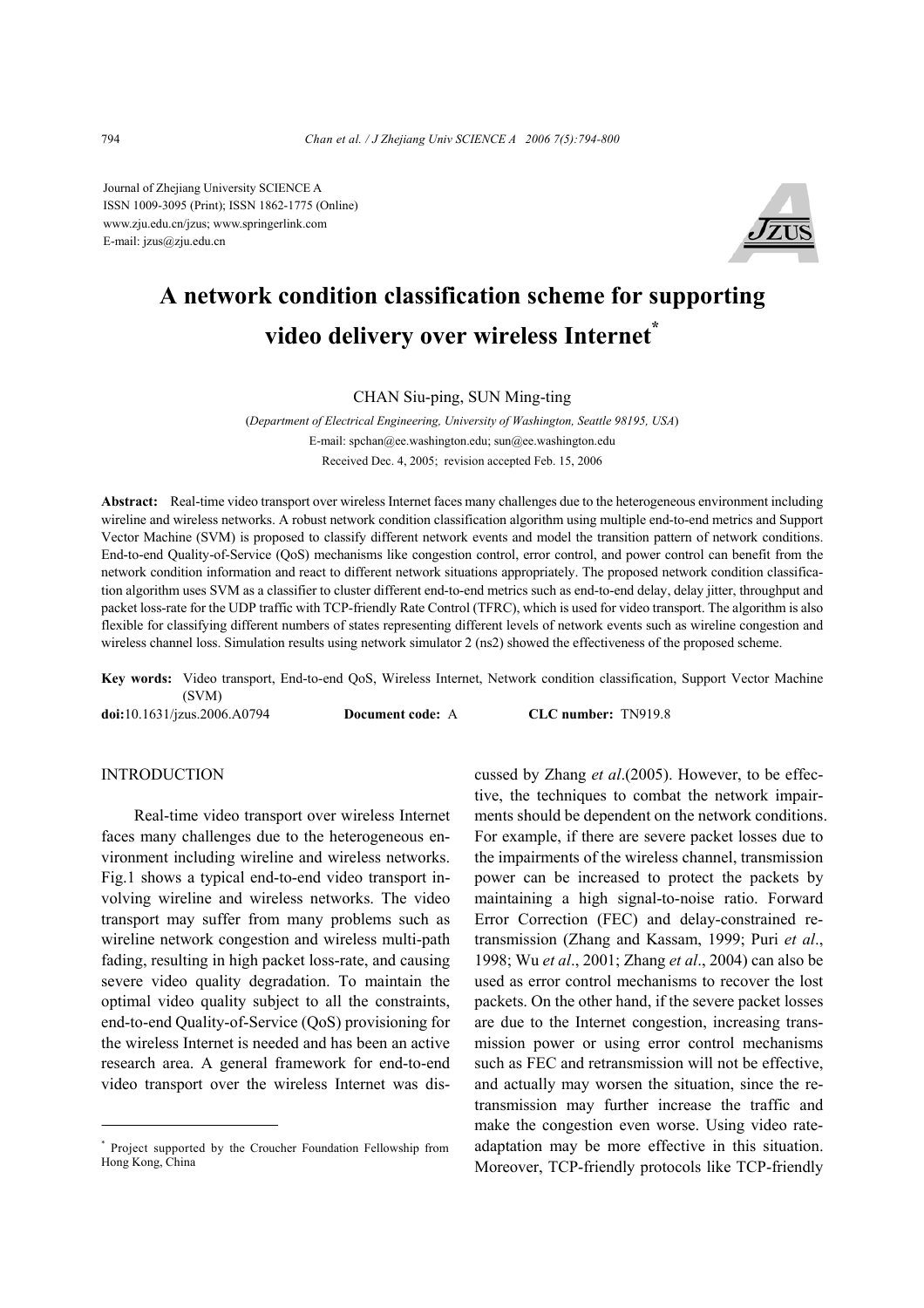Rate Control (TFRC) (Floyd *et al*., 2000) will reduce the video transmission rate in order to remedy the congestion situation by sending out fewer bits or packets to the network. TFRC is a rate-based end-to-end congestion control mechanism, which uses a model for steady state TCP throughput to limit the transmission rate and assure fair behavior against competing TCP traffic (Floyd *et al*., 2000). Since the network condition is dynamic, when there is a change in the network condition, the end systems should be able to employ adaptive QoS control mechanisms including congestion control, error control, and power control to maximize the video quality. Thus, it is very desirable to be able to identify the network condition. In this paper, we propose a network condition classification scheme using Support Vector Machine (SVM) (Boser *et al*., 1992; Vapnik, 1998) as shown in Fig.2, to provide current network information for the end-to-end QoS mechanisms.



**Fig.1 End-to-end video transport involving wireline and wireless networks** 



**Fig.2 Network condition classification for video transport** 

### REVIEW OF RELATED WORK

Many researchers have investigated the use of end-to-end statistics obtained at the receiver to differentiate loss nature between the wireline and wireless channels (Biaz and Vaidya, 1999; Tobe *et al*., 2000; Cen *et al*., 2003; Fu *et al*., 2003; Liu *et al*., 2003). They mainly focused on how to design an accurate loss differentiation algorithm based on a single-metric end-to-end measurement such as packet inter-arrival time, relative one trip time, or number of packet loss. Biaz and Vaidya (1999) proposed to use packet inter-arrival time to differentiate the losses. Simulation results showed that the proposed approach has a good performance when the last hop is wireless and is the bottleneck link. Later, Tobe *et al*.(2000) proposed to use the spike-train pattern in relative one trip time as an indicator of congestion. Cen *et al*.(2003) presented an end-to-end based approach to facilitate streaming over wireless. They combined packet inter-arrival time and relative one trip time for the loss differentiation and showed that the algorithm works well in many wireless situations. Fu *et al*.(2003) used a cascade of decisions with a single metric in each step to determine the network condition for supporting TCP-friendly congestion control in mobile ad-hoc networks. Hidden Markov Model (HMM) is also applied in differentiating loss nature between the wireline congestion and the wireless fading in TCP traffic (Liu *et al*., 2003).

These loss differentiation algorithms can be classified as one particular type of network condition classification, aiming to classify loss nature between two distinct network events. End-to-end loss differentiation monitors loss nature and provides information for the congestion control to react efficiently in the transport protocols. However, the end-to-end loss differentiation based on single metric (Biaz and Vaidya, 1999; Tobe *et al*., 2000; Cen *et al*., 2003; Fu *et al*., 2003; Liu *et al*., 2003) may not provide good enough accuracy for differentiating loss nature due to noisy channel measurement, as we will show in our simulation results. Besides, the existing algorithms aim to provide only simple classification of congestion and wireless channel loss. In practical network situations, multiple network events can happen simultaneously. Using single-metric end-to-end measurement may not easily identify different simultane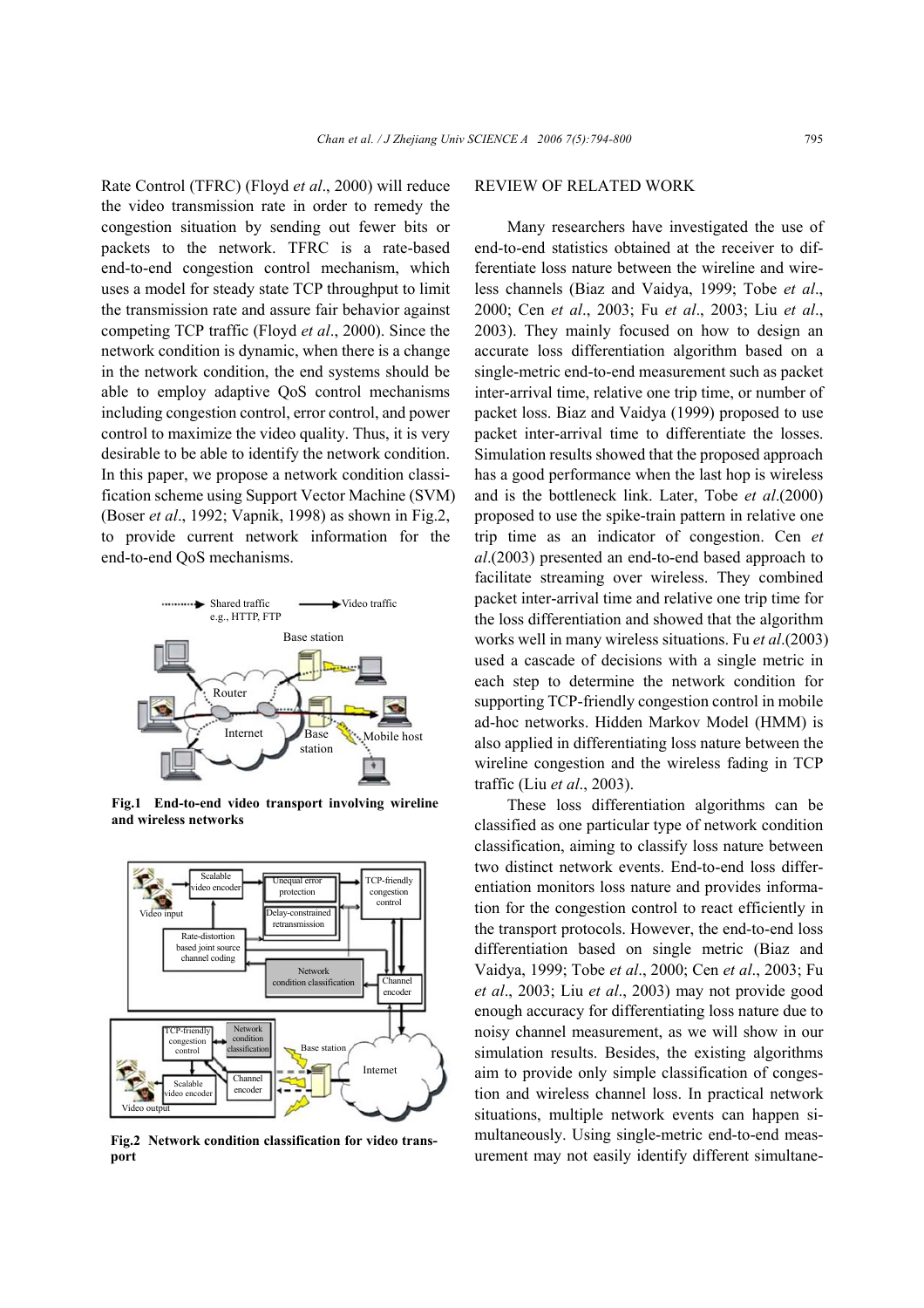ous network events. Therefore, there is a need to design a more sophisticated and general network condition classification mechanism, which can provide reliable information for adaptive end-to-end QoS mechanisms. Besides, it is desirable that the classification algorithm can also identify different levels of network events (e.g., the congestion level of the wireline network, and the degree of the wireless channel loss) and can classify multiple simultaneous events.

This paper aims to design a robust network condition classification algorithm using SVM based on multiple metrics, in order to classify different network events. We focus on the TFRC protocol designed for supporting video transport over the Internet. We formulate the network condition classification algorithm using SVM based on multiple end-to-end metrics and discuss the training procedure. Using the SVM, it is also flexible to define different numbers of states for different levels of network events such as wireline congestion and wireless loss. We also carry out simulations using network simulator 2 (ns2) (http://www.isi.edu/nsnam/ns) to test the performance of the proposed algorithm.

# NETWORK EVENTS AND END-TO-END METRICS

In this section, we discuss the classification of different network events and then discuss the different end-to-end metrics used in the proposed network condition classification algorithm with SVM, and their importance in different network conditions.

#### **Network events**

#### 1. Congestion

Congestion occurs when the buffers in the routers overflow which results in packet dropping according to the corresponding buffer management schemes such as DropTail (Kurose and Ross, 2003). Once the packets are dropped, transport protocols like TCP and those using TFRC reduce their transmission rate in order to resolve the congestion situation. Depending on the traffic load on a router, congestion can be classified into different levels. For example, we can define four levels of congestion as noncongestion (NC), slight congestion (SC), congestion (C), and heavy congestion (HC). Different levels of congestion have different impacts on the observations

of different end-to-end metrics. For ease of explanation, in our simulations, the level of congestion is represented by the number of shared traffics over the same bottleneck link (i.e., the number of TCP and UDP shared traffics in the simulations).

2. Wireless channel loss

Due to the wireless channel impairments, packets are corrupted by different channel fading effects such as multi-path interference and shadowing. Robust and reliable wireless channel information is crucial for those end-to-end QoS mechanisms. In the simulations in this paper, different levels of wireless channel loss can be defined according to different wireless channel loss-rates (CLRs) (which represent the average packet loss-rates in the periods). For example, we can define three levels of wireless channel loss as wireless normal (WN), wireless loss (WL), and severe wireless loss (SWL). Similarly, different levels of wireless channel loss have different impacts on the observations of different end-to-end metrics. Network events of congestion and wireless channel loss can occur at the same time.

## **End-to-end metrics**

In this subsection, we discuss different end-toend metrics, which are used in the proposed network condition classification algorithm as the observations to classify different network events. We use only the metrics that are easily observable at the receiver.

1. End-to-end delay

End-to-end delay  $D_i$  is measured as the difference between the time  $t<sub>r</sub>$  of the packet *i* being received by the TFRC receiver and the time  $t_s$  of the packet being sent out by the TFRC sender, i.e.,  $D_i = t_{r_i} - t_{s_i}$ . End-to-end delay is increased when congestion happens due to the additional queueing delay at the bottleneck routers.

2. Delay jitter

Delay jitter  $J_i$  is measured as the absolute difference between the end-to-end delays of two consecutive packets *i* and *j*,

$$
J_i = |D_i - D_j|,\tag{1}
$$

where  $D_i = t_{r_i} - t_{s_i}$  and  $D_j = t_{r_j} - t_{s_j}$ . Similar to end-toend delay, delay jitter is increased when congestion happens, but it is not the case in wireless channel loss.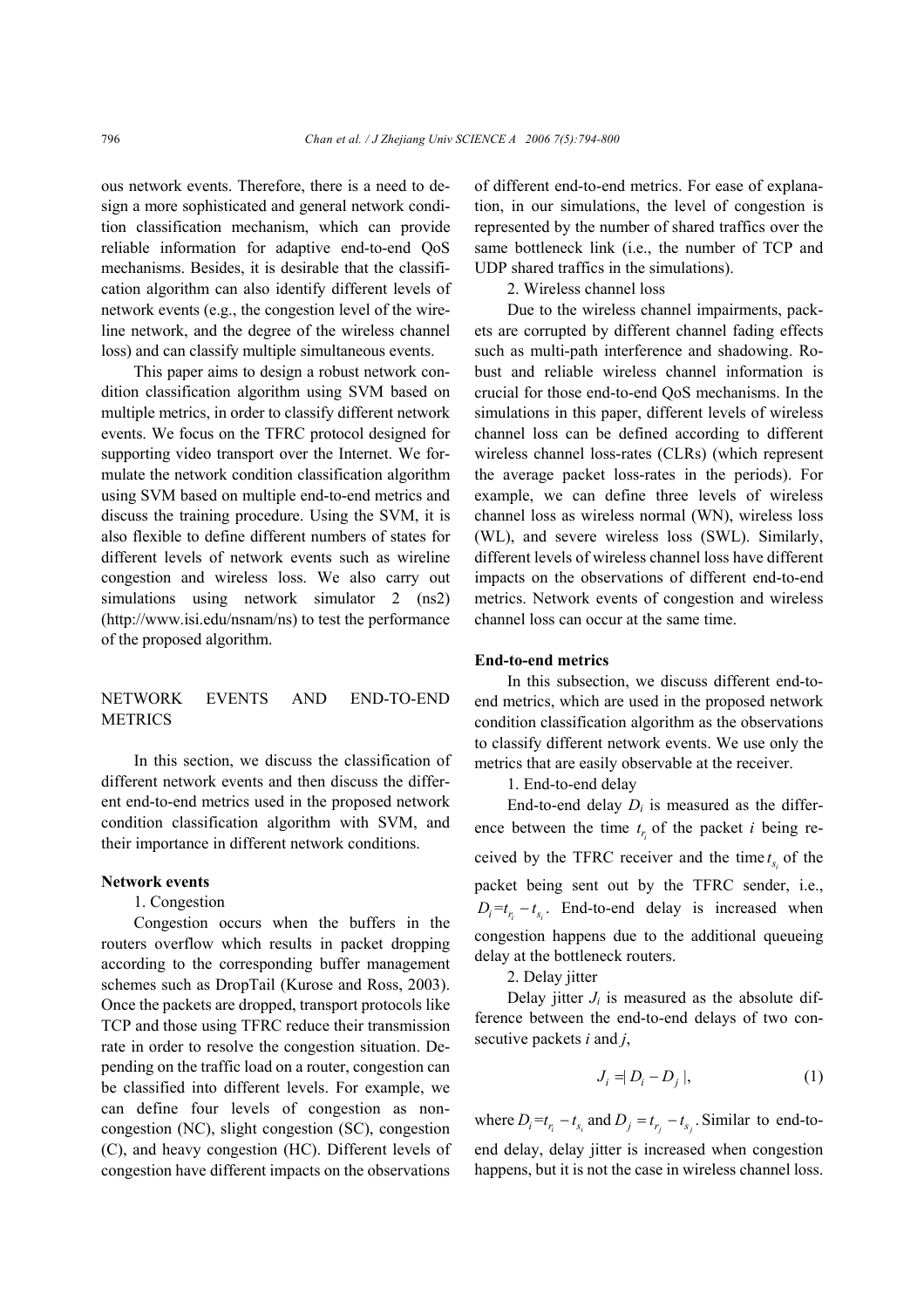Both end-to-end delay and delay jitter are effective indicators for detecting the occurrence of congestion events in our algorithm.

3. Throughput

Throughput, *Tp*, is measured as the number of bits received per second at the TFRC receiver for the TFRC traffic. During congestion or wireless channel loss, *Tp* is reduced as the transport protocols, such as TCP and those using TFRC, reduce their transmission rate in order to resolve the congestion situation. It will be shown that *Tp* is also a useful indicator of the occurrence of those network events. However, on the basis of observation of throughput only, it may not be easy to discriminate the congestion and the wireless loss events.

4. Packet loss-rate

Packet loss-rate, *Pl*, is measured as the rate of packet loss at the TFRC receiver for the TFRC traffic. *Pl* is an effective metric to detect the occurrence of wireless loss events in our algorithm.

#### NETWORK CONDITION CLASSIFICATION

SVM was developed by Boser *et al*.(1992) and Vapnik (1998) to improve the accuracy of classifiers in machine learning and pattern recognition. The advantage of SVM is that it can achieve high accuracy with relatively small training sets. The details of SVM are discussed in (Boser *et al*., 1992; Vapnik, 1998). To formulate the network condition classification using SVM based on multiple end-to-end metrics, we first define the number of network states *N* we want to classify, which depends on the different end-to-end QoS control strategies to be used. For the purpose of network condition classification, we can assign different network states (e.g., NC, SC, C and HC) to different classes in the SVM. We denote the individual network states as  $S = \{S_1, S_2, ..., S_N\}.$ 

In order to apply SVM to estimate the state sequence, we need to train the SVM. First of all, feature vectors  $(F)$  are extracted from the observation sequences of four end-to-end metrics as follows:

$$
F_i = [D_i, J_i, T p_i, P l_i], \ 1 \le i \le L,\tag{2}
$$

where *L* is the length of the observation sequence of four end-to-end metrics, and *D*, *J*, *Tp*, and *Pl* are the

column vectors with length *L* for the end-to-end delay, the delay jitter, the throughput, and the packet lossrate, respectively. SVM is then trained by using the training set of the feature vectors (Boser *et al*., 1992; Vapnik, 1998). At this step, each feature vector is clustered into *N* different classes. After the training, we can obtain the model of SVM with the number of support vectors and different coefficients of support vectors used to compute the optimal hyperplane in order to separate the training samples.

The trained SVM can be used to find the estimated network state sequence  $\hat{S} = {\hat{S}_1, \hat{S}_2, ..., \hat{S}_N}$ , associated with the feature vectors extracted from the given testing observation sequences of different end-to-end metrics. The trained SVM model can be applied to classify different feature vectors in the testing set into different estimated network states. Moreover, we apply the three-point median filter to the estimated network state sequence  $\hat{S}$ , in order to remove the outliers of the estimated state sequence. We also apply the rule that the network state transition can only be possible in one single step only. The motivation is that in practical network situations, it may not be likely for an NC state to jump directly into an HC state. The transition is more likely to be from NC to SC, and then C and finally HC. By applying the rule in state transition, we can model the relational and temporal evolutional pattern of the network state transition.

#### RESULTS AND DISCUSSIONS

Simulations by ns2 are performed to show the performance of our proposed algorithm in different network conditions. Fig.3 shows the simulation topology and settings. In these simulations, we used TFRC (at rate of 0.2 Mbps and packet-size of 500 bytes) as the video transport protocol over the wireless Internet. Each link has capacity of 5 Mbps, with 2 ms propagation delay. Three shared TCP traffics (each at rate of 0.2 Mbps and packet-size of 500 bytes) and one UDP traffic (at rate of 0.2 Mbps and packet-size of 500 bytes) share the same bottleneck link (with a link capacity of 0.5 Mbps, and propagation delay of 20 ms) to incur different congestion situations. BS is Base Station. DropTail is used at the bottleneck link routers to manage the FIFO packet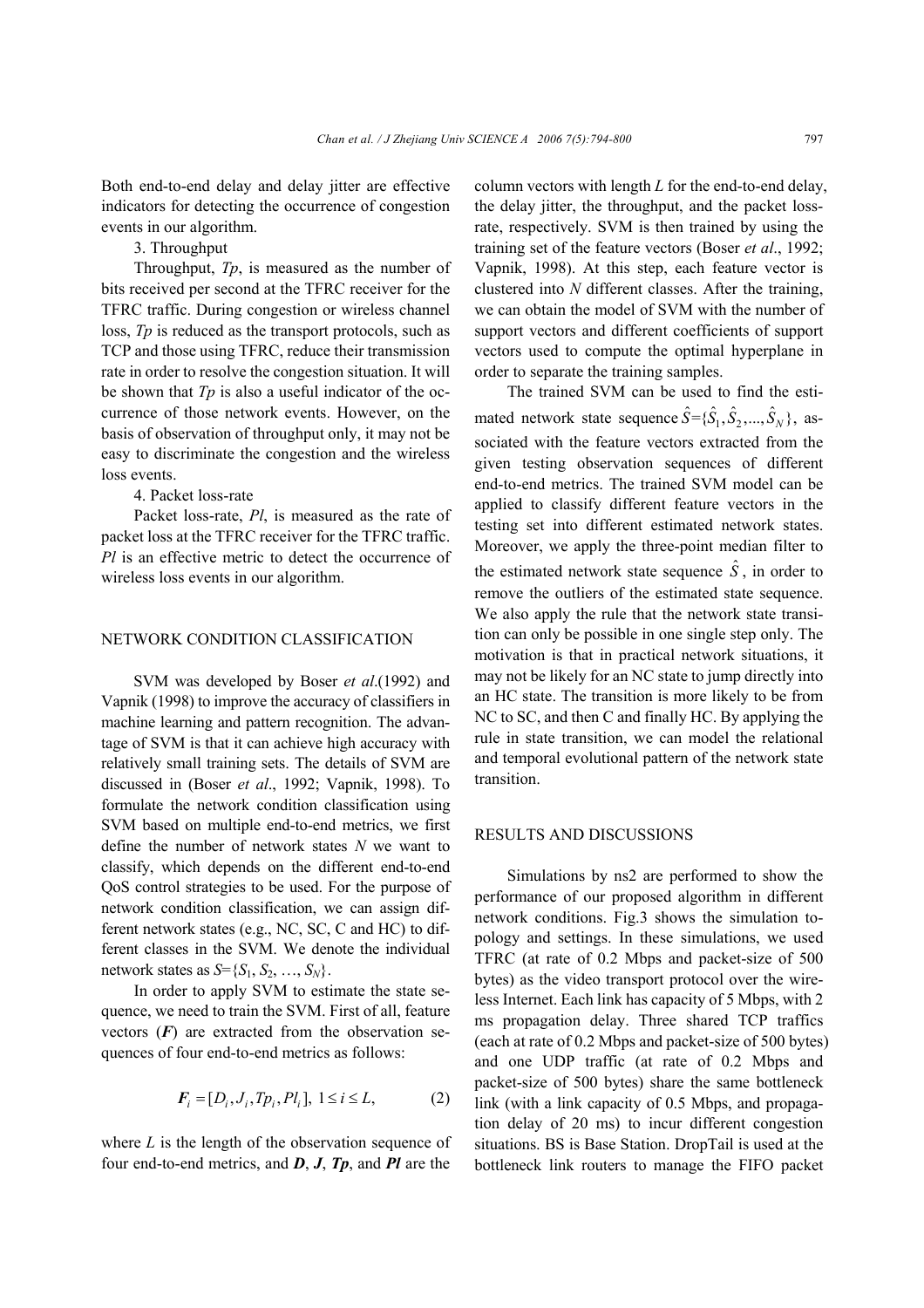queue (Kurose and Ross, 2003). IEEE 802.11 wireless channel with a link capacity of 11 Mbps is used. The simulation time is 400 s. Different wireless CLRs (i.e. 0.02, 0.05, and 0.08) are generated by ns2 for different wireless channel conditions. The training and the testing periods are both 400 s. In the following simulations, we will first examine the performance of the proposed algorithm when only one network event occurrs in one time period. Multiple network events occurring simultaneously will be investigated in the next experiment.



**Fig.3 Simulation topology by ns2** 

#### **Classifying congestion and wireless channel loss**

In the first set of simulations, we investigate the performance of the proposed algorithm in classifying two individual network events (i.e., the congestion and the wireless channel loss). The events are generated by ns2 and scheduled to occur in different time periods. In this simulation, we define those network events and their corresponding settings as three different states {*S*1, *S*2, *S*3}. Table 1 illustrates the details of different states and their corresponding simulation settings.

| Table 1 Different network states and settings |  |  |  |  |  |
|-----------------------------------------------|--|--|--|--|--|
|-----------------------------------------------|--|--|--|--|--|

|     | State Network state | Simulation settings                                          |
|-----|---------------------|--------------------------------------------------------------|
| .S1 | NC and WN           | TFRC, and UDP, CLR=0.02                                      |
|     |                     | Training $(0 \sim 40 \text{ s and } 340 \sim 400 \text{ s})$ |
|     |                     | Testing $(0-50 \text{ s and } 350-400 \text{ s})$            |
| S2  | WCL.                | TFRC, and UDP, CLR=0.05                                      |
|     |                     | Training $(40-90 s$ and $290-340 s)$                         |
|     |                     | Testing $(50-100 \text{ s and } 300-350 \text{ s})$          |
| S3  | C                   | TFRC, UDP, and 3 TCP, CLR=0.02                               |
|     |                     | Training $(90-290 s)$                                        |
|     |                     | Testing $(100 - 300 s)$                                      |

NC: non-congestion; C: congestion; WN: wireless normal; WCL: wireless chaneel loss

Fig.4 shows the results obtained using the proposed network condition classification and the observations of the four end-to-end metrics. It can be observed that both the end-to-end delay and the delay jitter are effective in discriminating the wireline network congestion from the wireless channel loss because there are relatively larger values in those metrics during the congestion than those during the wireless channel loss.



**Fig.4 Testing results using the proposed algorithm to classify two individual network events. (a) Network states (Ground truth); (b) Delay of the received packets (s); (c) Delay jitter of the received packets (s); (d) Throughput at the TFRC receiver (Mbps); (e) End-toend packet loss-rate at the TFRC receiver; (f) Estimated network states, precision=0.9722** 

By using the proposed network condition classification algorithm, we can estimate the network states as shown in Fig.4f and a precision of 0.9722 can be achieved. The precision is calculated by counting the number of correctly estimated states with the ground truth as shown in Fig.4a.

To compare the performance using only single metric as the observation for SVM, we performed four additional simulations using four individual metrics and the results are shown in Fig.5. The results showed that with a single metric such as end-to-end delay, or throughput, it is effective to distinguish the two individual network events: congestion and wireless channel loss, but not in the case of delay jitter or packet loss-rate. These simulation results showed that using multiple metrics can provide better performance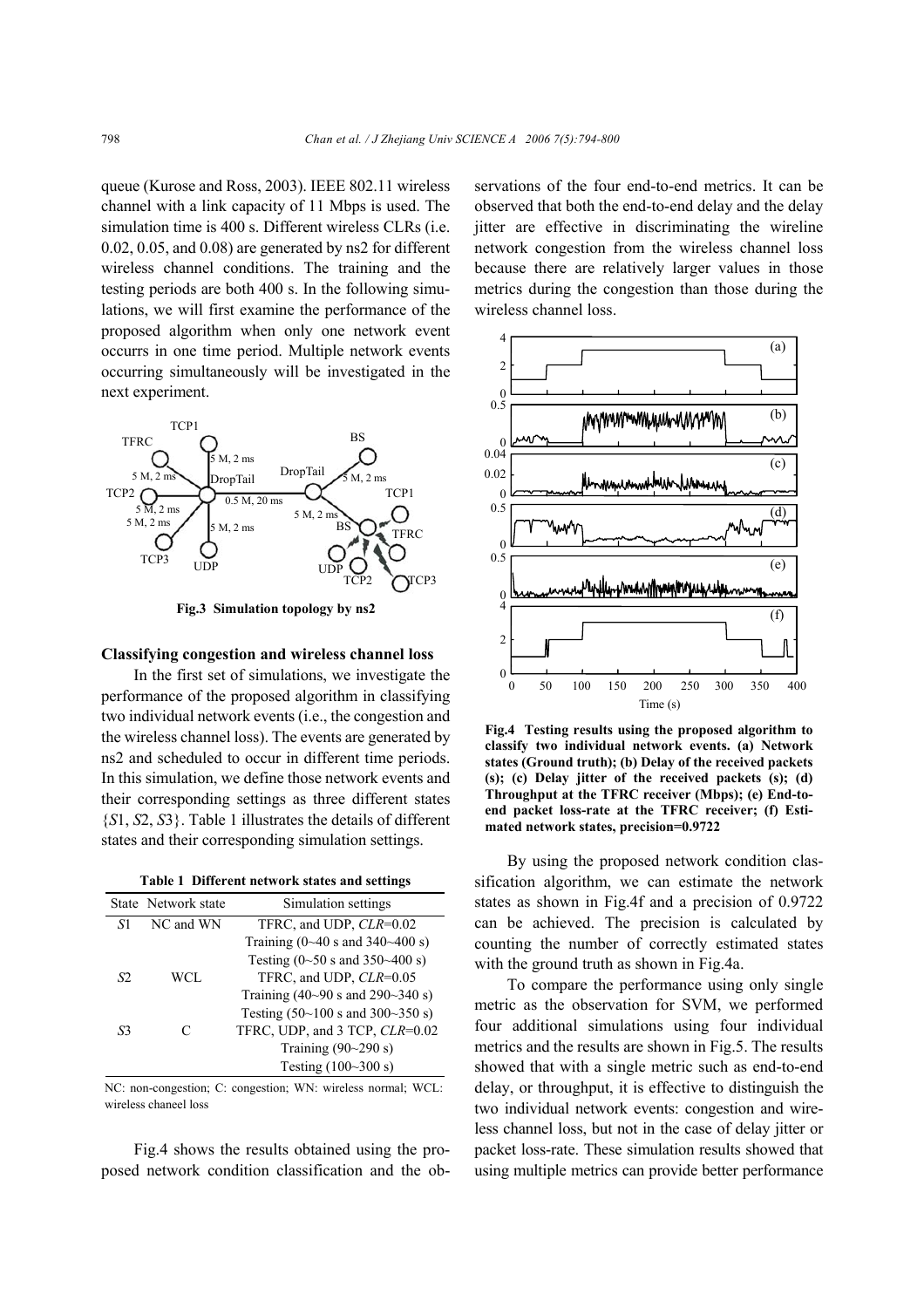than that of using only single metric with SVM in classifying congestion and wireless channel loss. It will be shown in later simulations that multiple metrics can provide good performance consistently under all the simulation conditions while the performance of single metric is not consistent.



**Fig.5 Testing results using only single metric to classify two individual network events. (a) End-to-end delay (Precision=0.9015); (b) Delay jitter (Precision=0.5342); (c) Throughput (Precision=0.9395); (d) Packet loss-rate (Precision=0.6861)** 

# **Classifying multiple simultaneous network events with different levels**

In this subsection, we investigate the performance of classifying multiple simultaneous network events (with different congestion levels and wireless channel losses simultaneously). The motivation is that in actual network situations, multiple network events can happen at the same time. In this simulation, network events generated by ns2 are scheduled to occur at the same time period. For ease of performing simulations, we consider two different network events (i.e., congestion and wireless channel loss), each with different levels (i.e. {NC, SC, C, HC} and {WN, WL, SWL}). We define four different states {*S*1, *S*2, *S*3, *S*4}. Table 2 illustrates the details of the different states and their corresponding simulation settings. As discussed, our proposed algorithm can be applied to classify more complex network situations with more levels of events by defining more states.

**Table 2 Different network states and settings** 

|    | State Network state | Simulation settings                                           |
|----|---------------------|---------------------------------------------------------------|
| S1 | NC and WN           | TFRC, and UDP, CLR=0.02                                       |
|    |                     | Training $(0 \sim 40 \text{ s and } 340 \sim 400 \text{ s})$  |
|    |                     | Testing $(0-50 \text{ s and } 350-400 \text{ s})$             |
| S2 | SC and WN           | TFRC, UDP, and TCP, CLR=0.02                                  |
|    |                     | Training $(40{\sim}90 \text{ s and } 290{\sim}340 \text{ s})$ |
|    |                     | Testing $(50-100 \text{ s and } 300-350 \text{ s})$           |
| S3 | C and WL            | TFRC, UDP, and 2 TCP, CLR=0.05                                |
|    |                     | Training $(90~140 \text{ s}$ and $240~290 \text{ s})$         |
|    |                     | Testing $(100~150 \text{ s and } 250~300 \text{ s})$          |
| S4 | HC and SWL          | TFRC, UDP, and 3 TCP, CLR=0.08                                |
|    |                     | Training $(140~240 s)$                                        |
|    |                     | Testing $(150 - 250 s)$                                       |

NC: non-congestion; SC: slight congestion; C: congestion; HC: heavy congestion; WN: wireless normal; WL: wireless loss; SWL: severe wireless loss

Fig.6 shows the observations of different metrics and the estimated network states using the proposed algorithm. The proposed algorithm can achieve a precision of 0.8246 as shown in Fig.6f. Finally, Fig.7 shows the results using only single metric. By comparing the results in Figs.6 and 7, it is observed that the proposed algorithm with multiple metrics can



**Fig.6 Testing results using the proposed algorithm to classify multiple simultaneous network events with different levels. (a) Network states (Ground truth); (b) Delay of the received packets (s); (c) Delay jitter of the received packets (s); (d) Throughput at the TFRC receiver (Mbps); (e) End-to-end packet loss-rate at the TFRC receiver; (f) Estimated network states, precision=0.8246**